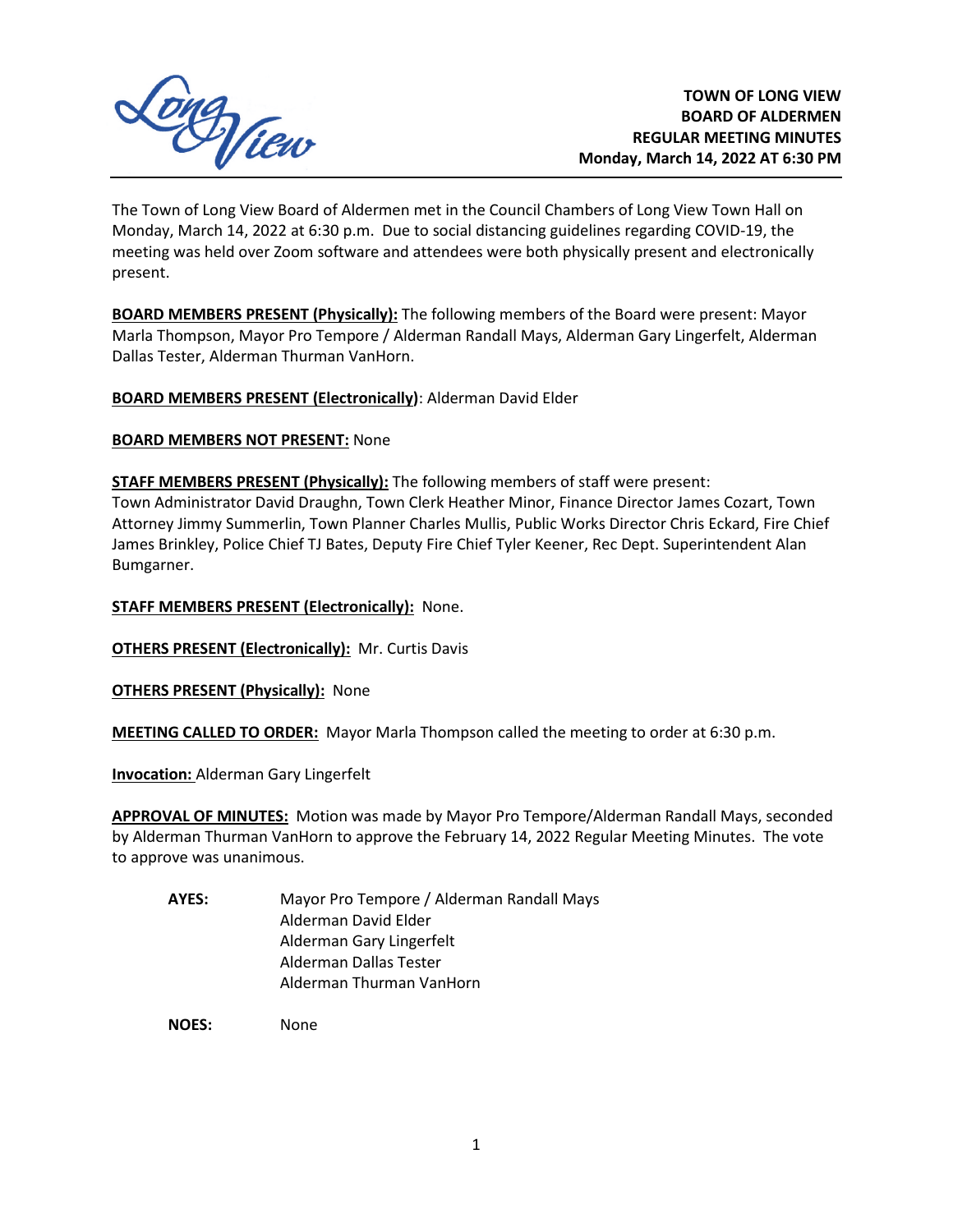#### **AGENDA ITEMS\_\_\_\_\_\_\_\_\_\_\_\_\_\_\_\_\_\_\_\_\_\_\_\_\_\_\_\_\_\_\_\_\_\_\_\_\_\_\_\_\_\_\_\_\_\_\_\_\_\_\_\_\_\_\_\_\_\_\_\_\_\_\_\_\_**

#### **Public Hearing regarding Ordinance No. 130.35 Amendment- Town Clerk Heather Minor**

Town Clerk Heather Minor stated per the motion that was made at the February 14<sup>th</sup> meeting, we are holding a public hearing regarding the potential adoption of the amendment to Town Ordinance 130.35, Firearms. Town Clerk Minor stated that if no public comments have been made, we would like to propose that the amendment be voted on at the April  $11<sup>th</sup>$  meeting.

Mayor Thompson called to open the public hearing. A motion was made by Alderman Thurman VanHorn, seconded by Alderman Dallas Tester to open the Public Hearing. The vote to open the Public Hearing was unanimous.

| AYES:        | Mayor Pro Tempore / Alderman Randall Mays |
|--------------|-------------------------------------------|
|              | Alderman David Elder                      |
|              | Alderman Gary Lingerfelt                  |
|              | Alderman Thurman VanHorn                  |
|              | Alderman Dallas Tester                    |
| <b>NOES:</b> | None                                      |

Mayor Thompson asked if there were any questions or concerns regarding the amendment of the forementioned ordinance. There were none.

Mayor Thompson called for a motion to close the public hearing. A motion was made by Alderman Thurman VanHorn, seconded by Alderman Gary Lingerfelt to close the Public Hearing. The vote to close the Public Hearing was Unanimous.

| AYES:        | Mayor Pro Tempore / Alderman Randall Mays |
|--------------|-------------------------------------------|
|              | Alderman David Elder                      |
|              | Alderman Gary Lingerfelt                  |
|              | Alderman Thurman VanHorn                  |
|              | Alderman Dallas Tester                    |
| <b>NOES:</b> | None                                      |

Mayor Thompson stated that we will vote on the adoption of the amendment to ordinance 130.35 at the April 11<sup>th</sup> meeting.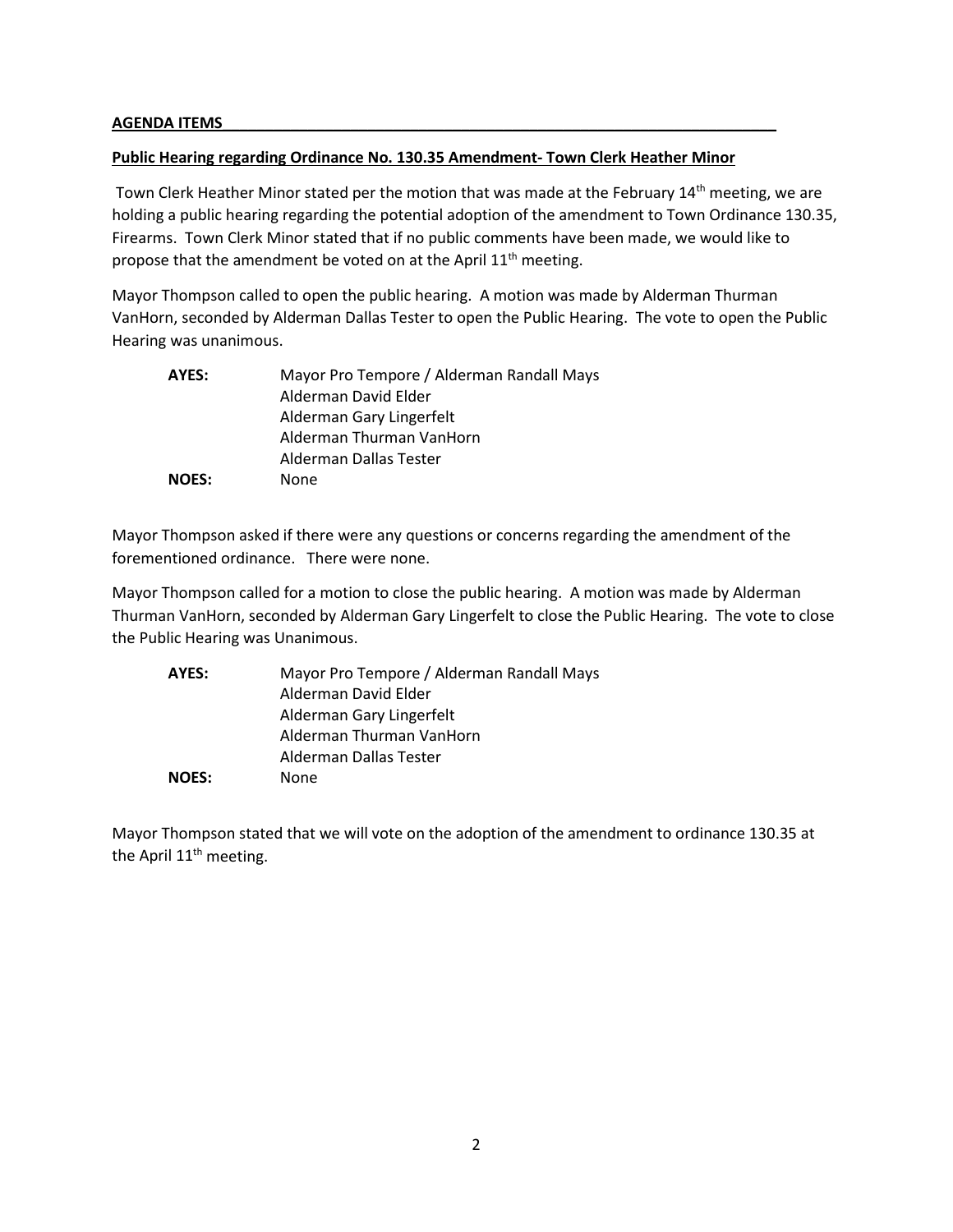#### **RFQ/Contract from McGill for Sweet Bay Lane Project (ARPA)- Town Administrator Draughn**

Town Administrator Draughn stated he has given the board the contract for engineering services on the Sweet Bay Lane Water and Sewer Line Project. Town Administrator Draughn stated that because the Treasury Guidance asked the town to follow state revolving fund loan guidelines, we submitted Requests for Qualifications (RFQ) to three (3) engineering firms. Town Administrator Draughn stated that we only received one RFQ back, which was from McGill and Associates. Town Administrator Draughn stated that he was recommending that we award them with the contract for engineering services. Town Administrator Draughn stated that this project would be paid for by ARPA Funds, money that we received from the federal government and half a million dollars has been secured by Senator Dean Proctor. Half of these funds are available now and the remaining half will be available in June 2022. Engineering services will be for design services, bidding and award phase, as well as construction phase. Town administration Draughn stated that the engineering estimate was received about 6 months ago. The project cost is estimated to be around \$1.3-\$1.4 million, depending on bidding, which includes the proposed engineering services. Town Administrator Draughn stated that the project would be for 7600 linear feet of 12-inch water line on Sweet Bay Lane and Old Shelby Road and 2100 feet of 8 inch sewer line partially on Sweet Bay Lane primarily on Old Shelby Road. Town Administrator Draughn stated that the timeline for this project is about 14 months, which is a conservative estimate, which will hopefully be completed quicker, depending on the design phase and permitting phase. Town Administrator Draughn stated that the contract presented for recommendation to The Board of Aldermen tonight is for all the forementioned engineering services from McGill and Associates for a total of \$183,300.

Mayor Thompson asked if anyone had any questions or concerns. Alderman Randall Mays stated that there is a section in the contract which states that McGill and Associates field agent will periodically observe the progress and quality of work. Alderman Mays asked how often is periodically? Town Administrator asked Public Works Director Chris Eckard to explain how that process works. Public Works Director Chris Eckard stated that typically the field agent will visit the work site twice a day, once in the morning and once in the afternoon to see how the morning is started and the day is finished. Public Works Director Chris Eckard stated that he will also be at the job site periodically throughout the day, as well. Mayor Thompson asked if anyone had anything else. No additional comments were made. Mayor Thompson called for a motion. Motion was made by Alderman Thurman VanHorn, seconded by Alderman Randall Mays to accept the RFQ/Contract from McGill and Associates as presented regarding the Sweet Bay Lane Project. The motion was then voted in favor of unanimously.

**AYES:** Mayor Pro Tempore / Alderman Randall Mays Alderman David Elder Alderman Gary Lingerfelt Alderman Thurman VanHorn Alderman Dallas Tester **NOES:** None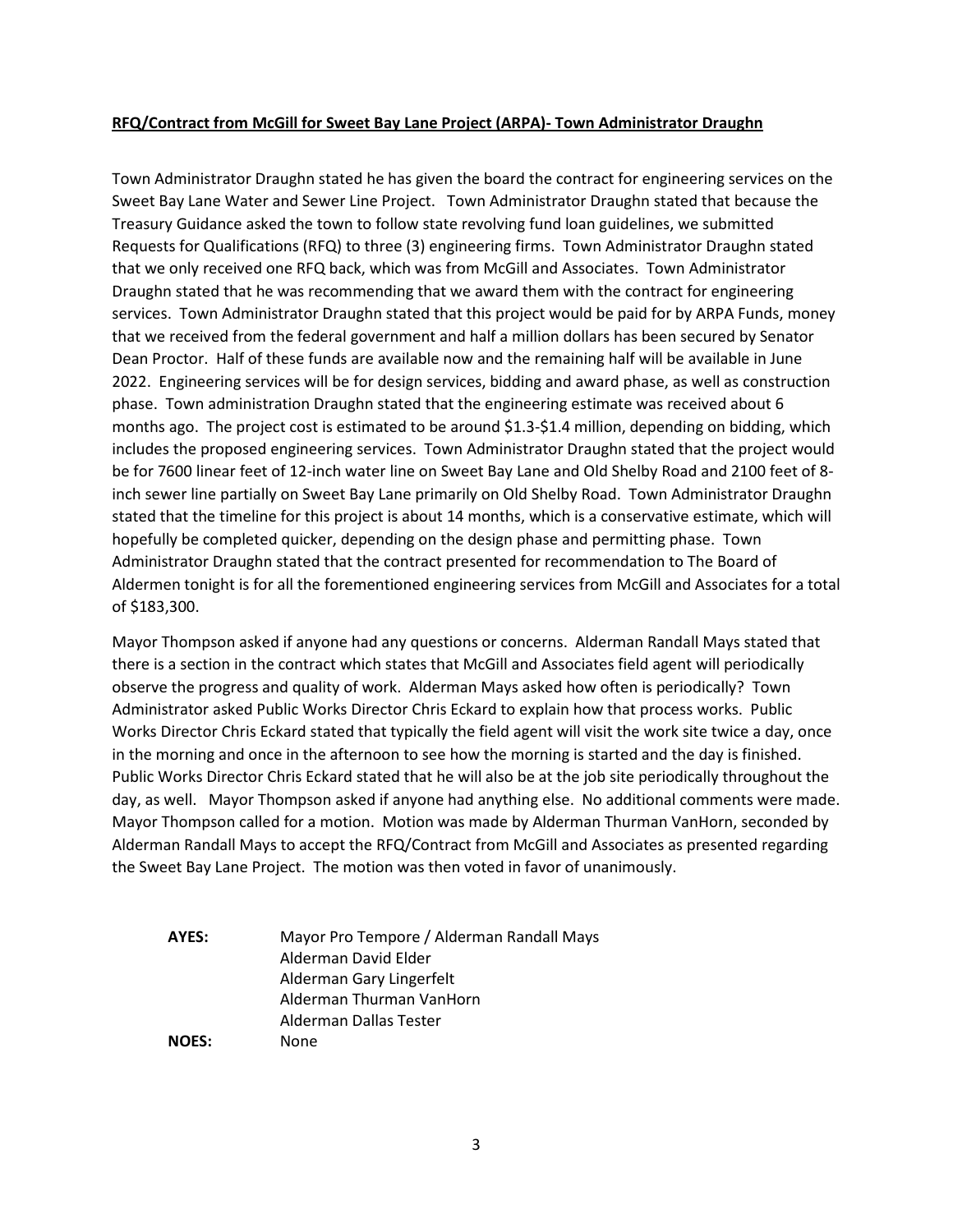### **Finance Report General Fund and Utility Fund- Finance Director James Cozart**

- **A. General Fund** Finance Director James Cozart stated that as of February 28, 2022 with 67% of our budget year complete, our total revenues for the General Fund were \$3,675,292 with expenditures totaling \$3,161,100. Revenues exceeded expenses in the General Fund by \$514,193. Finance Director Cozart Stated at the end of February we had collected 85.5% of our budgeted revenues for the fiscal year and had expended 73.5 % of our budget.
- **B. Utility Fund** Finance Director James Cozart stated that as of February 28, 2022 with 67% of our budget year complete, revenues in the Utility Fund were \$2,126,767 with expenditures totaling \$1,182,763. Revenues exceeded expenses in the Utility Fund by \$944,005. Finance Director Cozart stated at the end of February we had collected 63% of our budget revenues and expended a little over 35% of our budget.

Alderman Randall Hays asked if we took away the ARPA (American Rescue Plan Act), we still would have about \$200,000? Finance Director Cozart advised that was correct. We would still be over by approximately \$200,000.

- **C. Budget Amendment 14** Finance Director James Cozart stated that he wanted to present Budget Amendment 14 for approval by the Board of Aldermen, Budget Ordinance 2-21-22 for the purpose of establishing a Utility Projects Fund, which would be Fund 33. Fund 33 would be for the money received for ARPA plus the state funds we will be receiving since this will be a multiyear project. Fund 33 will make it easier to roll the funds into the next budget year. Alderman Randall Mays made a motion to amend ordinance 14, seconded by Alderman Thurman VanHorn.
	- **AYES:** Mayor Pro Tempore / Alderman Randall Mays Alderman David Elder Alderman Gary Lingerfelt Alderman Thurman VanHorn Alderman Dallas Tester

**NOES:** None

- **D. Budget Transfer no. 1** Finance Director James Cozart stated that since we established Fund 33, he proposes budget transfer no. 1 to transfer the ARPA Funds that are currently in Fund 30 over to the new Fund 33. Mayor Thompson called for a motion. Alderman Thurman VanHorn made a motion to approve Budget Transfer no. 1, seconded by Alderman Gary Lingerfelt.
	- **AYES:** Mayor Pro Tempore / Alderman Randall Mays Alderman David Elder Alderman Gary Lingerfelt Alderman Thurman VanHorn Alderman Dallas Tester

**NOES:** None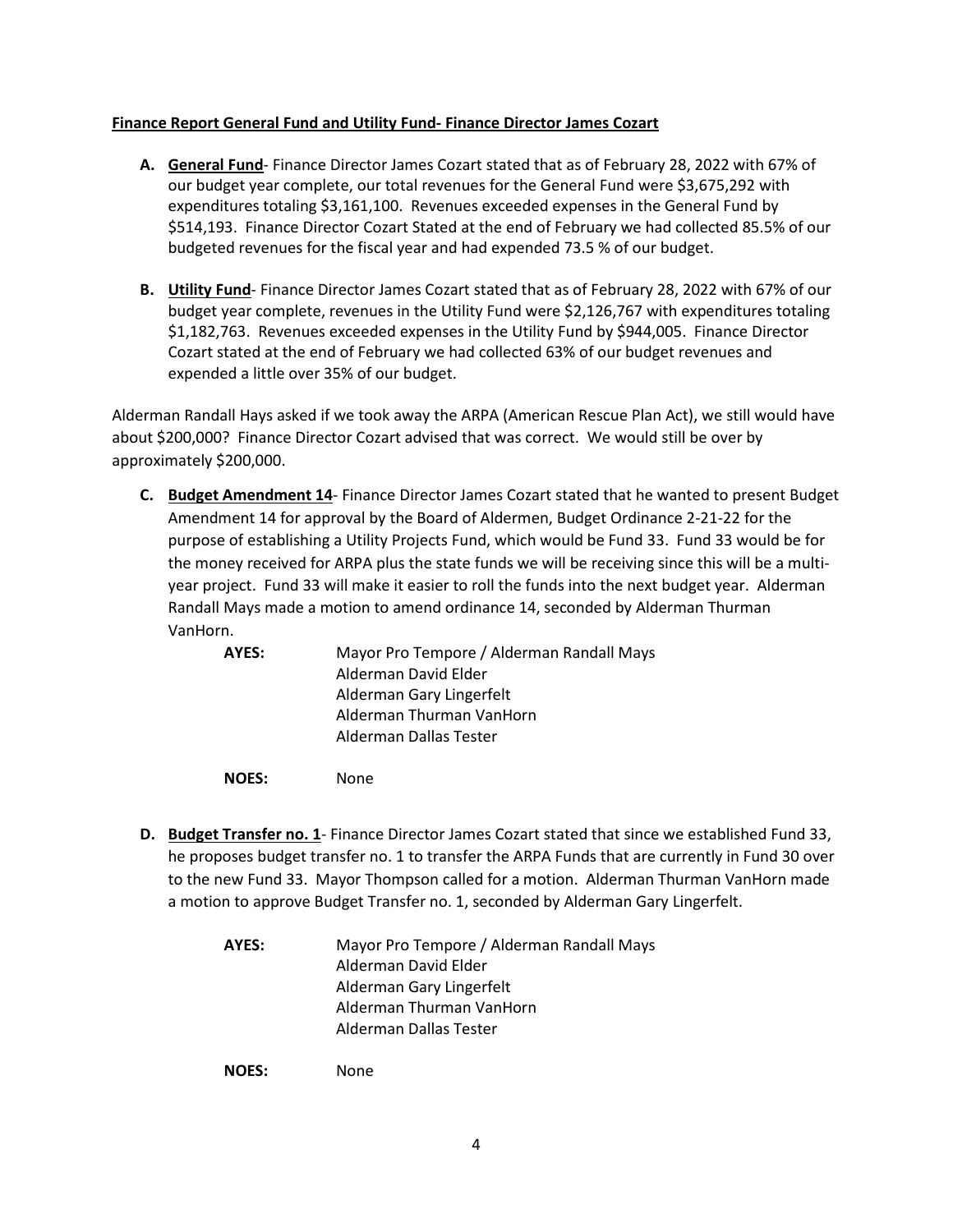# **Call for Public Hearing for SB 300 Ordinance Amendments- Town Administrator Draughn**

Town Administrator Draughn stated that Senate Bill 300 (SB 300), the Police Reform Act that passed in September 2021 requires decriminalization of certain ordinances. Civil penalties would still apply to these ordinances. Town Administrator Draughn advised we are going through all our ordinances to ensure they comply with SB 300 and hope to present them at the April 11<sup>th</sup> meeting for consideration following the public hearing. That ordinances that carry a criminal charge are properly specified within that ordinance.

Mayor Thompson asked if there were any questions. There were none. Mayor Thompson called for a motion to hold a public hearing at the April 11<sup>th</sup> meeting. Alderman Thurman VanHorn for a motion, seconded by Alderman David Elder. The motion carried unanimously.

| AYES:        | Mayor Pro Tempore / Alderman Randall Mays |
|--------------|-------------------------------------------|
|              | Alderman David Elder                      |
|              | Alderman Gary Lingerfelt                  |
|              | Alderman Thurman VanHorn                  |
|              | Alderman Dallas Tester                    |
| <b>NOES:</b> | None                                      |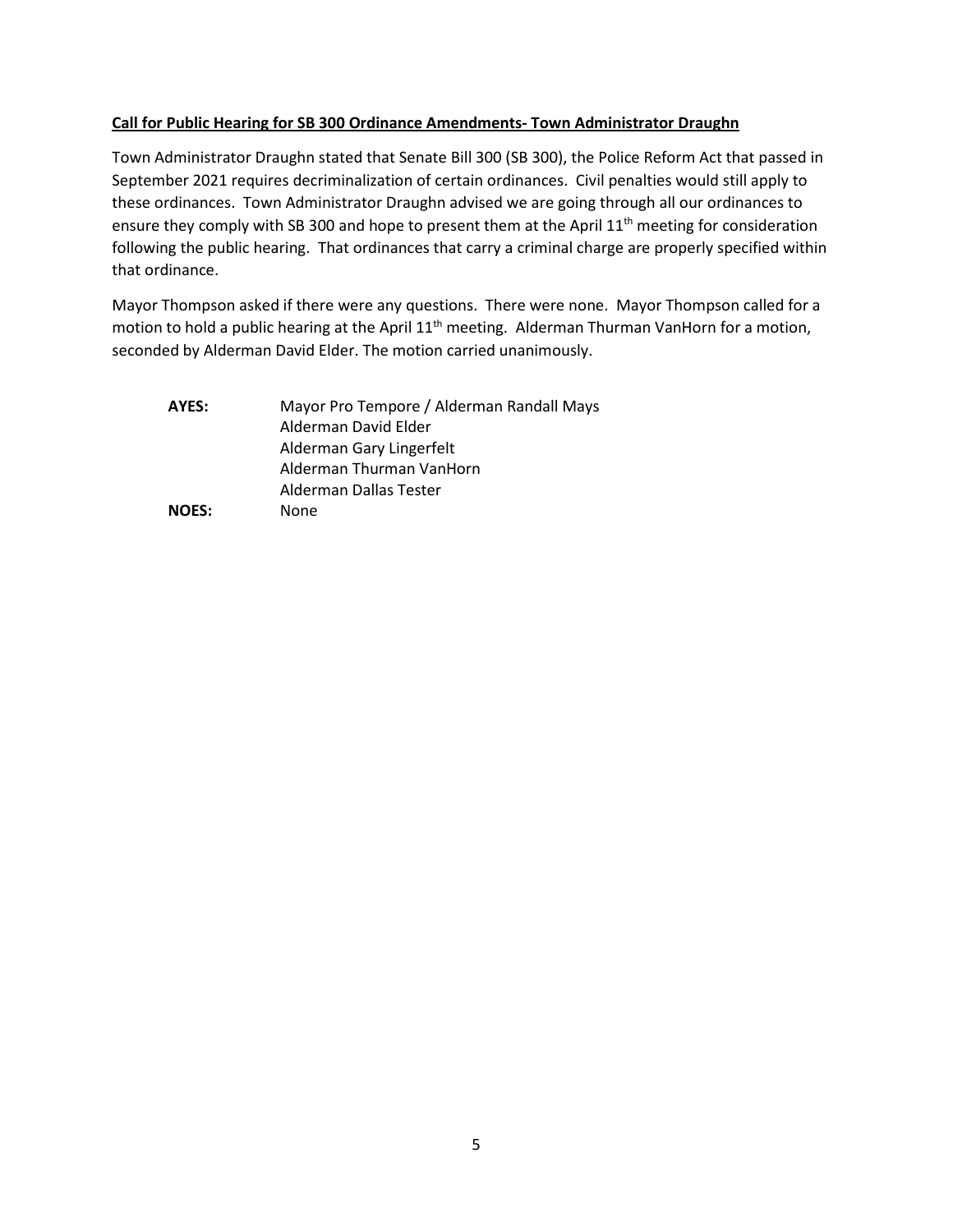# **Administrator's Report—Town Administrator David Draughn**

- a. **Medical Facility update** Town Administrator Draughn stated that we would like to discuss the medical facility in closed session.
- b. **COVID Restrictions** Town Administrator Draughn stated that effective April 1<sup>st</sup>, the Town would be lifting all COVID restrictions and return to normal operation at all Town owned facilities.

At this time, Town Administrator Draughn asked Police Chief TJ Bates to address a few things.

# **Police Chief TJ Bates**

- a. **National Night Out** Chief Bates stated that National Night Out would be held on Tuesday, May  $3<sup>rd</sup>$ , 2022 at the Rec Center from 5:00p.m. to 7:00p.m. and he hopes that everyone would be able to come. Chief Bates stated that Officer Eddie Marlowe is putting the National Night Out event together. Chief Bates stated if the Board knew of anyone specifically that they would like invited to this event, to please reach out to Officer Marlowe with their information.
- b. **Sweepstakes and Fish Games** Chief Bates stated that the sweepstakes and fish games case was ruled on about a month ago through the Supreme Court in North Carolina labeling certain games, games of chance and not skill. Following this ruling, a lawsuit against Hickory PD and Conover PD forced Catawba County to leave these establishments open for business. Chief Bates stated a hearing had been held today. Judge Gregory Hayes lifted the restraining order regarding the lawsuit. Chief Bates stated that the Police Department would begin working on forming a plan of action. Chief Bates stated he did not feel that this would be a quick fix and that this has been years in the making. Chief Bates wants to make sure that the Police Department hits these establishments correctly and at the right time. Law Enforcement leaders in the county will be meeting and strategizing on how to proceed with notification to these establishments, as well.
- c. **Major Charlie Morris' Resignation** Chief Bates informed the Board that Major Morris has been selected to be the Police Chief at the Town of Oak Island. An official resignation has not been given at this time, but Chief Bates expects it within the next couple of days. Chief Bates stated that Major Morris will likely work a two weeks' notice so that Major Morris can wrap up things with Long View Police Department. Chief Bates stated that the department was hoping to have Major Morris a little bit longer, however, he believes the Town of Oak Island is needing him quickly. Once an official resignation date has been given, Chief Bates will give that to Town Administrator Draughn. Chief Bates expressed that Major Morris will be missed and that the department is thankful for everything Major Morris has done for the department, but that Major Morris' long term career goal has been to be a Police Chief. Chief Bates stated that if the Board members get a chance, stop in and see Major Morris or reach out to him because he will be departing shortly.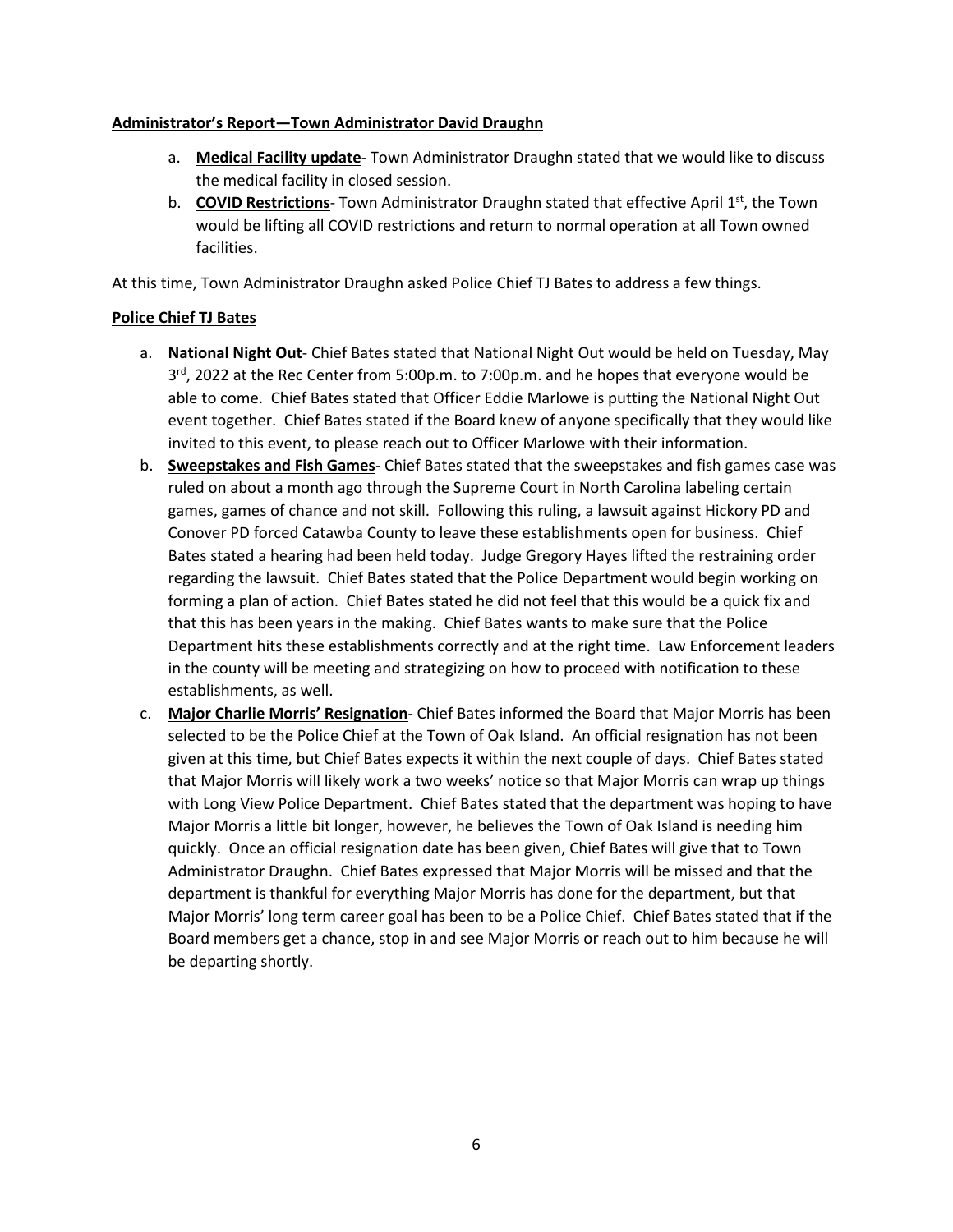At this time, Mayor Thompson called for a closed session regarding the medical center discussion. Closed session was entered into at 6:45p.m. Alderman Thurman VanHorn made a motion. Mayor Pro Tempore/Alderman Randall Mays asked what the closed session was for. Town Administrator Draughn stated that this was for the Medical Center discussion. Motion was seconded by Alderman Mayor Pro Tempore/Alderman Randall Mays. The motion to enter into closed session was voted on unanimously.

| AYES:        | Mayor Pro Tempore / Alderman Randall Mays |
|--------------|-------------------------------------------|
|              | Alderman David Elder                      |
|              | Alderman Gary Lingerfelt                  |
|              | Alderman Thurman VanHorn                  |
|              | Alderman Dallas Tester                    |
| <b>NOES:</b> | None                                      |

Motion was made by Alderman Thurman VanHorn, seconded by Alderman Gary Lingerfelt to adjourn the Closed Session and return to the regular meeting at 6:54p.m. The vote was unanimous.

| AYES:        | Mayor Pro Tempore / Alderman Randall Mays |
|--------------|-------------------------------------------|
|              | Alderman David Elder                      |
|              | Alderman Gary Lingerfelt                  |
|              | Alderman Thurman VanHorn                  |
|              | Alderman Dallas Tester                    |
| <b>NOES:</b> | None                                      |